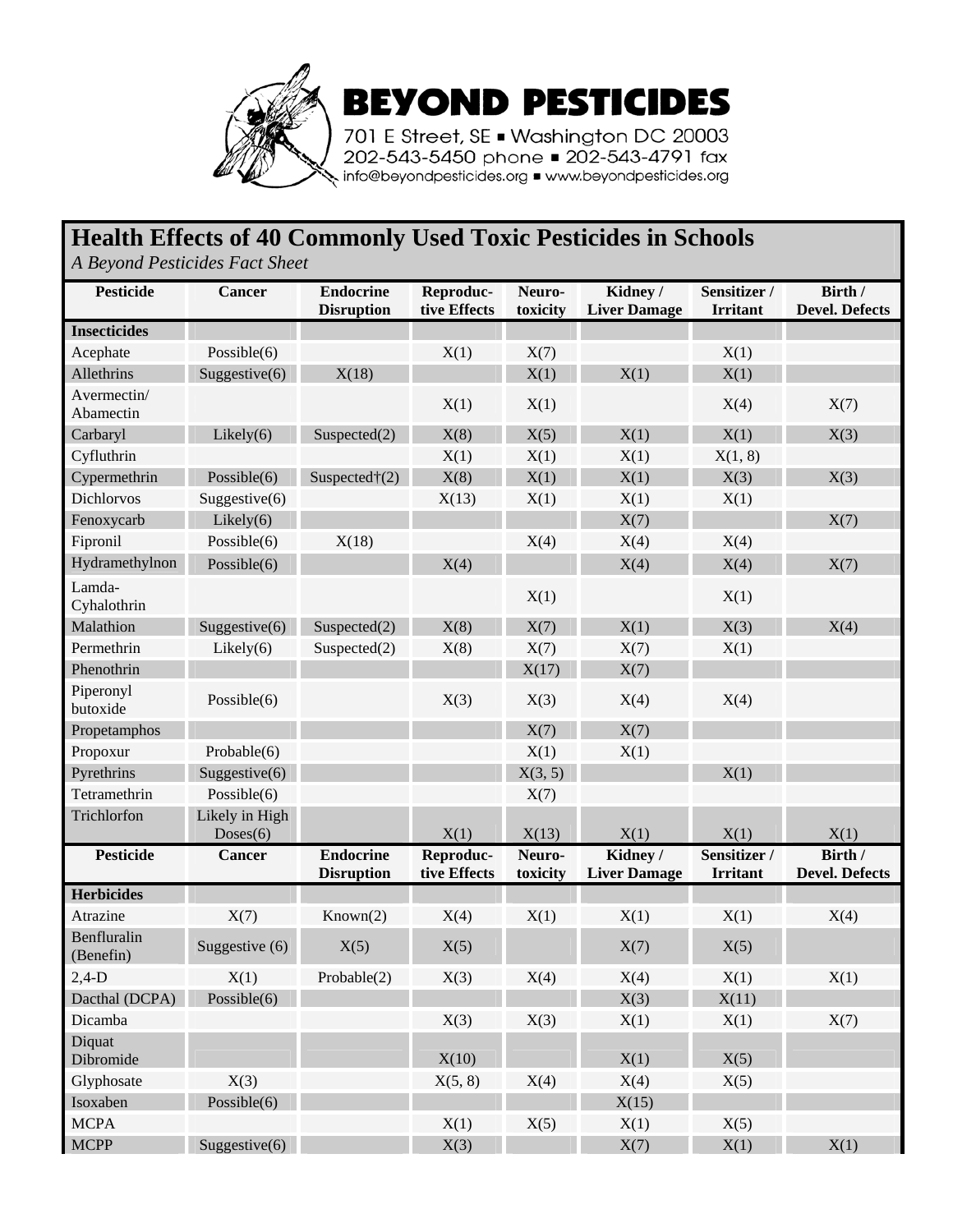| Pendimethalin     | Possible $(6)$   | X(18)             | X(5)         |          | X(7)                | X(16)           |                       |
|-------------------|------------------|-------------------|--------------|----------|---------------------|-----------------|-----------------------|
| Prometon          |                  |                   |              |          |                     | X(16)           |                       |
| Pronamide         | Probable $(6)$   | X(1, 5)           | X(1)         |          | X(7)                | X(1)            |                       |
| Siduron           |                  |                   |              |          |                     | X(11)           |                       |
| Triclopyr         |                  |                   | X(3)         |          | X(7)                | X(5)            | X(3)                  |
| Trifluralin       | Possible $(6)$   | Probable(2)       | X(5)         |          | X(1)                | X(5)            |                       |
| <b>Fungicides</b> |                  |                   |              |          |                     |                 |                       |
| Chlorothalonil    | Likely $(6)$     |                   | X(3)         | X(9)     | X(1)                | X(5)            |                       |
| Sulfur            |                  |                   |              |          |                     | X(5)            |                       |
| Triadimefon       | Possible $(6)$   | X(18)             | X(7)         | X(1)     | X(7)                |                 | X(7, 12)              |
| Ziram             | Suggestive $(6)$ | Suspected(2)      | X(1)         | X(11)    | X(16)               | X(1)            |                       |
|                   | <b>Cancer</b>    | <b>Endocrine</b>  | Reproduc-    | Neuro-   | Kidney/             | Sensitizer /    | <b>Birth / Devel.</b> |
|                   |                  | <b>Disruption</b> | tive Effects | toxicity | <b>Liver Damage</b> | <b>Irritant</b> | <b>Defects</b>        |
| <b>TOTAL</b>      | 28               | 14                | 26           | 26       | 32                  | 37              | 13                    |

 $X =$  Adverse effects demonstrated.

Likely = "Likely to be Carcinogenic to Humans", 2005 U.S. EPA weight-of-evidence category.

Likely in High Doses = "Likely to be Carcinogenic to Humans at High Doses, Not Likely to be Carcinogenic to Humans at Low Doses", U.S. EPA classification.

Probable = "Group B2 – Probable Human Carcinogen", 1986 U.S. EPA weight-of-evidence category. Sufficient evidence in animals and inadequate or no evidence in humans,.

- Suggestive = "Suggestive Evidence of Human Carcinogenicity, but Not Sufficient to Assess Human Carcinogenic Potential", 2005 U.S. EPA weight-of-evidence category.
- Possible = "Possible Human Carcinogen", 1986 U.S. EPA weight-of-evidence category. Limited evidence of carcinogenicity in animals and no human data.
- Unknown = "Not Classifiable as to Human Carcinogenicity", 2005 U.S. EPA weight-of-evidence category. Inadequate evidence of carcinogenicity or no available data.
- \* A known metabolite of monosodium methanearsonate (MSMA), cacodylic acid, is a probable human carcinogen (Group B2). EPA believes it reasonable to assume that MSMA and disodium methanearsonate (DSMA) may be potential human carcinogens.

† Zeta-cypermethrin, an enriched enantiomer of cypermethrin, is a suspected endocrine disruptor.

Sources: This list is a compilation analysis by Beyond Pesticides with data collected through surveys on pesticide use and pest management practices from around the country. Surveys include:

Addiss, S., et al. 1999. *Pest Control Practices in CT Public Schools*. Environment and Human Health, Inc. <http://www.ehhi.org/reports/pestschools/>

Agricultural Resources Center & Pesticide Education Project. 2003. *Clean Schools, Safe Kids*. [www.PESTed.org](http://www.pested.org/) Alabama Cooperative Extension. 2000. *Alabama School Pest Management Survey*

Becker, B., et al. 1998. *Final Report on Pesticide Use in Wisconsin Schools*. Publication # AR-263. Wisconsin Department of Agriculture, Trade and Consumer Protection

Braband, et al. 2002. *Pest Management Practices: A survey of public school districts in New York State*. NYS Education Department, the NYS Department of Health, and the NYS Community IPM Program. [http://www.mindfully.org/Pesticide/2002/Pest-Management-Practices-Survey-NYIPMJun02.htm.](http://www.nysipm.cornell.edu/comm/school.html)

Californians for Pesticide Reform. 2002. *Learning Curve: Charting Progress of Pesticide Use and the Healthy Schools Act*. California Public Interest Research Group Charitable Trust. [http://www.calhealthyschools.org](http://www.calhealthyschools.org/)

Delahaut, K. 2001. *Wisconsin's Program for School Pest Management Protects Children.* <http://www1.uwex.edu/news/story.cfm/433>

Fournier, A., et al. 2003. *Implementation of Pilot Integrated Pest Management Programs in Indiana Schools and Child Care Facilities*. [http://www.entm.purdue.edu/Entomology/outreach/schoolipm/Update May 2003/IDEM Pilot report fin.htm.](http://www.entm.purdue.edu/Entomology/outreach/schoolipm/Update May 2003/IDEM Pilot report fin.htm)

Iowa State University Extension. 2000. *Iowa School Pesticide Use Survey*. <http://www.ipm.iastate.edu/ipm/schoolipm/node/103>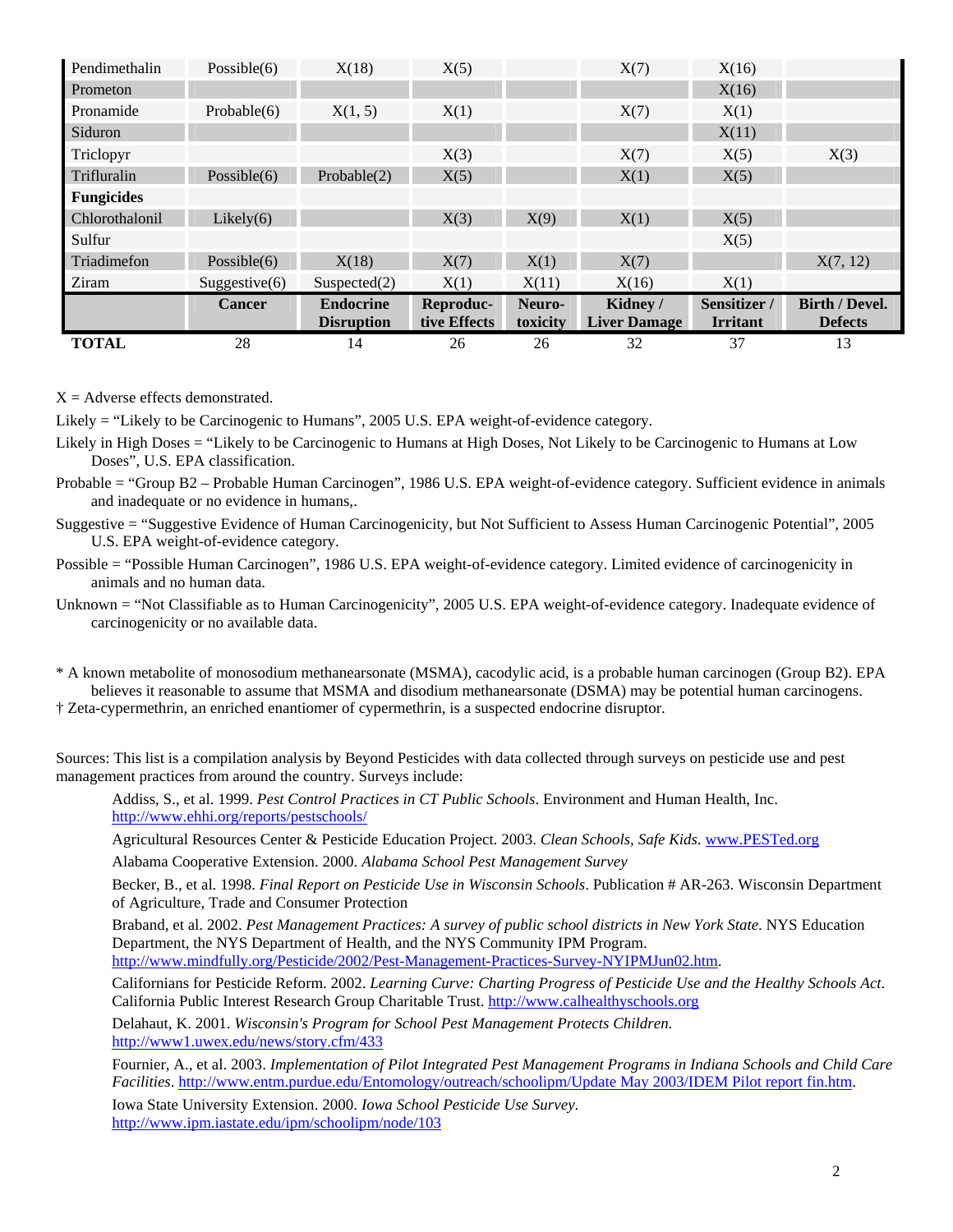Long, J.K. 1998. *IPM in Schools Final Report*. Pennsylvania Integrated Pest Management Program. [http://paipm.cas.psu.edu/default.htm](http://paipm.cas.psu.edu/schools/Schoolsum.html).

Loudon, E. 1999. *Weed Wars: Pesticide Use in Washington Schools*. Washington Toxics Coalition. Seattle, WA. [http://www.watoxics.org.](http://www.watoxics.org/)

Maryland Public Interest Research Group. 1998. *A Report on Pesticide Use in Maryland Schools*. [http://www.marylandpirg.org](http://www.marylandpirg.org/).

Johnston, L. 1996. *Primary Exposure: Pesticides in Massachusetts Schools*. Massachusetts Public Interest Research Group. Boston, MA. [http://www.masspirg.org.](http://www.pirg.org/masspirg/index.htm)

Miller, Susanne. 2002. *Reading, Writing and Raid(R).* The Vermont Public Interest Research Group, Inc*.*  [http://www.vpirg.org/pubs/11.2002ReadingWritingRaidreport.pdf.pdf](http://www.vpirg.org/campaigns/environmentalHealth/pesticide_report.pdf)

Minnesota Department of Agriculture. 2002. *Pest Management Survey of Day Cares, Head Starts, and Preschools.*  [http://www.mda.state.mn.us/index.htm.](http://www.mda.state.mn.us/ipm/ipmpubs.html)

Mitchell, K., ed. 1999. *Pesticide Report Card: Texas Schools Score from A to F in the Integrated Pest Management Program*. *Texas Pesticide Information Network/Consumers Union*. [http://www.texascenter.org/txpin/schools.pdf.](http://www.texascenter.org/txpin/right.htm)

Murray, K., 2000. *What's Bugging Our Schools?: Pest [C](http://www.maine.gov/agriculture/pesticides/schoolipm/pdf/schoolipm_report.pdf)oncerns and Pesticide Use in Maine Public Schools*. Maine Department of Agriculture, Food and Rural Resources.

[http://www.maine.gov/agriculture/pesticides/schoolipm/pdf/schoolipm\\_report.pdf.](http://www.maine.gov/agriculture/pesticides/schoolipm/pdf/schoolipm_report.pdf)

Nalyanya, G., et al. 2006. *Pest Control Practices in North Carolina Public Schools: Changes between 2002 and 2006*. <http://ipm.ncsu.edu/urban/cropsci/SchoolIPM/documents/2006PestManagementSurvey.pdf>

New York State Environmental Protection Bureau. 2000. *Pesticide Use at New York Schools: Reducing the Risk.* [http://www.oag.state.ny.us/press/reports/pesticide\\_school/table\\_of\\_contents.html](http://www.oag.state.ny.us/press/reports/pesticide_school/table_of_contents.html)

Northwest Coalition for Alternatives to Pesticides and Oregon Center for Environmental Health. 1998. *Pesticide Use by the Portland School District*. <http://www.pesticide.org/PDXSchools.html>

Ohio State University. 2001. *Ohio Schools Pest Management Survey.* <http://ipm.osu.edu/school/survey.htm>

Olle, T. 2000. *"P" is [fo](http://www.environmentcalifornia.org/uploads/Jm/50/Jm50mNGDVpTZ_cZzvpfUAA/P_is_for_Poison.pdf)r Poison: Update on Pesticide Use in California Schools*. CALPIRG Charitable Trust and Californians for Pesticide Reform.

[http://www.environmentcalifornia.org/uploads/Jm/50/Jm50mNGDVpTZ\\_cZzvpfUAA/P\\_is\\_for\\_Poison.pdf](http://www.environmentcalifornia.org/uploads/Jm/50/Jm50mNGDVpTZ_cZzvpfUAA/P_is_for_Poison.pdf).

Safer Pest Control Project. 1998. *Pesticide Use in Illinois Public Schools: Survey Findings*. [http://www.spcpweb.org/.](http://www.spcpweb.org/)

Rumph, M., et al. 2000. *Report of the Alabama IPM in Schools Working Group "2000 Alabama School IPM Survey*." Sterling, P., et al. 1999. *Chemicals in Classrooms: Pesticides and Maintenance Chemicals in Vermont Schools.* Vermont Public Interest Research Group. [http://www.vpirg.org/downloads/chemicals.pdf](http://www.vpirg.org/PUBS/reports.html)

Washington Toxics Report Coalition. 2004. *A Lesson in Prevention: Measuring Pesticide Use in Washington Schools*. [http://www.watoxics.org/files/lesson-in-prevention.pdf](http://www.watoxics.org/content/pdf/LessonInPrevention.pdf).

Wisconsin Environmental Decade and Citizens for a Better Environment. 1998. *Results of Wisconsin Department of Agriculture and Trade Survey on Pesticide Use in Schools*.<http://www.cleanwisconsin.org/>.

## References

1. Extension Toxicology Network (EXTOXNET) Pesticide Information Profiles,<http://extoxnet.orst.edu/ghindex.html>.

2. Illinois EPA, Endocrine Disruptors Strategy, February 1997.

3. Northwest Coalition for Alternatives to Pesticides (NCAP), Pesticide Factsheets. http://www.pesticide.org/factsheets.html#pesticides.

4. Beyond Pesticides ChemWatch Factsheets. (Cited under factsheets on [Beyond Pesticides Gateway](http://www.beyondpesticides.org/gateway/index.htm))

5. US EPA, Office of Prevention, Pesticides and Toxic Substances, Reregistration Eligibility Decisions (REDs), Interim REDS (iREDs) and RED Factsheets. [http://www.epa.gov/pesticides/reregistration/status.htm](http://www.epa.gov/oppsrrd1/REDs/).

6. US EPA, 2004. Office of Pesticide Programs. List of Chemicals Evaluated for Carcinogenic Potential. July 29, 2004. <http://www.epa.gov/pesticides/carlist>.

7. US EPA, 2000. Table 1: Toxicity Data by Category for Chemicals Listed under EPCRA Section 313. Toxic Release Inventory (TRI) Program. [http://www.epa.gov/tri/chemical/hazard\\_categories.pdf.](http://www.epa.gov/tri/chemical/hazard_categories.pdf)

8. Frazier, L. and M.L. Hage. 2001. Reproductive Hazards of the Workplace. Europe: Wiley. Table 10: Partial List of Reproductive Toxins. <http://www.biosci.osu.edu/safety/CHP/Tables2001/Table10-11-00.pdf>.

9. Environmental Defense Fund, Scorecard Database, [http://www.scorecard.org/chemical-profiles/.](http://www.scorecard.org/chemical-profiles/)

10. New Jersey Department of Health and Senior Services, Right to Know Hazardous Substances Fact Sheets. Available online at [http://web.doh.state.nj.us/rtkhsfs/indexfs.aspx.](http://web.doh.state.nj.us/rtkhsfs/indexfs.aspx)

11. Gosselin, R.E., R.P. Smith, and H.C. Hodge. 1984. Clinical Toxicology of Commerical Products, 5th edition. Baltimore, MD: Williams and Wilkins.